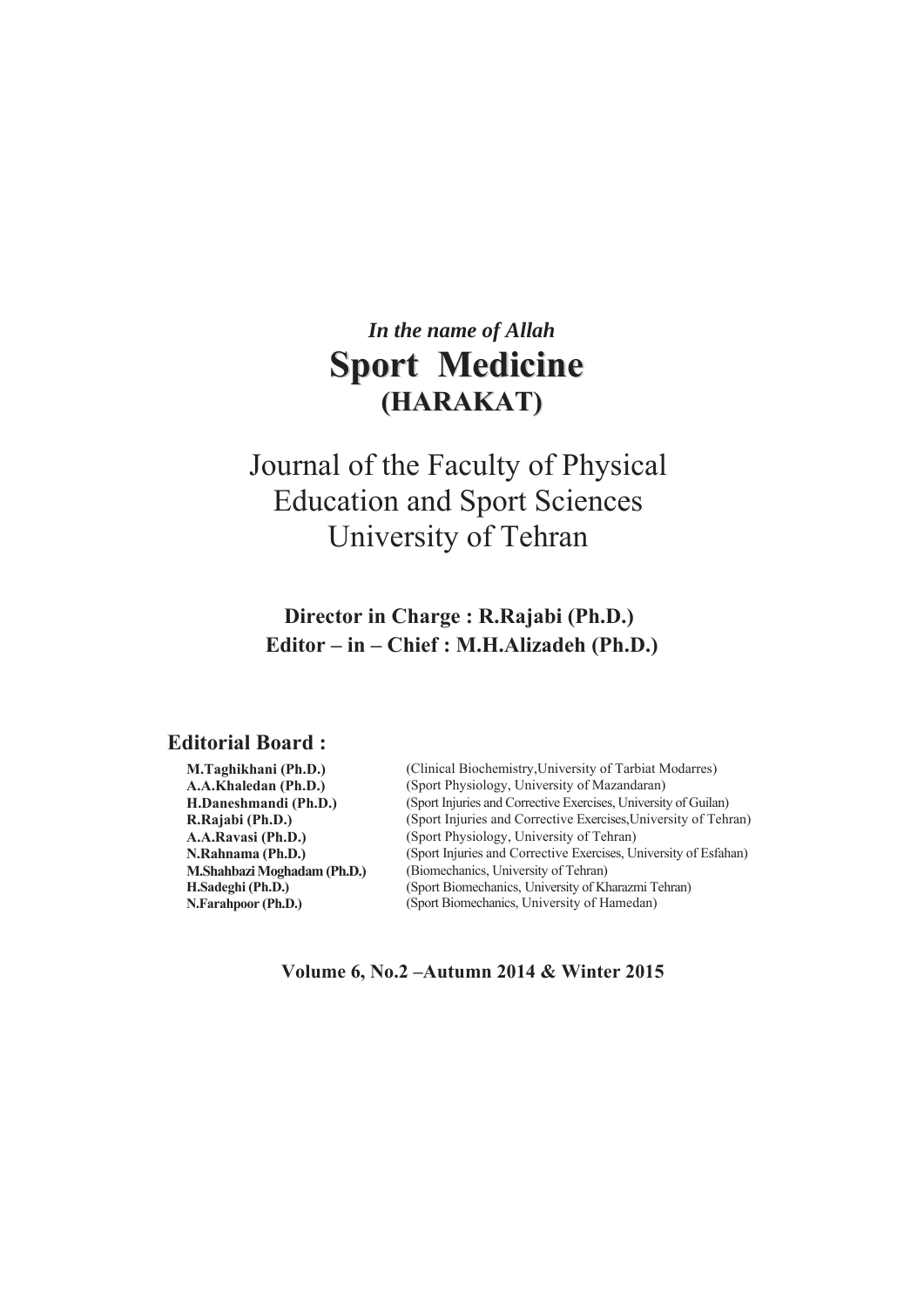# Volume 6, No.2 - Autumn 2014 & Winter 2015

# **Contents**

| $\circ$ | An Investigation of the Relationship between Mental Skills and Sport Injuries in<br>Soccer Players of Tehran Teams in Iran Premier League<br>Karim Biglar - Mohammad Hossein Alizadeh - Mohammad Khabiri                                                                      | $\mathbf{1}$            |
|---------|-------------------------------------------------------------------------------------------------------------------------------------------------------------------------------------------------------------------------------------------------------------------------------|-------------------------|
| $\circ$ | A Comparison of the Severity of Knee Ostearthritis and Its Outcomes in the<br>Veteran Endurance Runners and Non-Athletes<br>Mohammad Hossein Hamidi - Mohammad Ali Samavati Sharif - Azar Aghayari                                                                            | $\overline{2}$          |
| $\circ$ | The Effect of Trunk Massage on Heart Rate of Female rowers in Serial Activities<br>Saeed Ghaeeni – Farid Mohammadzadeh – Mehdi Abbaspour – Faranak Amirkhani                                                                                                                  | 3                       |
| $\circ$ | The Effect of Functional Fatigue on Dynamic Balance in Female Students with<br>Different Plantar Arches<br>Forough Moeini – Azar Aghayari – Seyyed Hamed Mousavi                                                                                                              | $\overline{\mathbf{4}}$ |
| $\circ$ | The Effect of a period of Resistance and Balance Training on the Balance of<br>Cerebral Palsy Children: A Case Study<br>Mehrnoosh Esmailiyan - Seyyed Mohammad Marandi - Fahimeh Esfarjani                                                                                    | 5                       |
| $\circ$ | The Comparison of Peak Vertical Ground Reaction Force and Electromyography<br>of Leg Muscles During Single Leg Drop Landing between Men with Genu<br>Varum Deformity and Normal Knee from Different Heights<br>Seyyd Kazem Mosavi - Seyyed Sadredin Shojaeddin - Raghad Memar | 6                       |
| O       | The Effect of Three Methods of Pilates, Yoga and Active Common Exercise on<br>Range of Motion of Upper Limb and Body Image in Women with Breast Cancer                                                                                                                        | 7                       |

after Mastectomy<br>Maryam Ghorbani - Yahya Sokhangui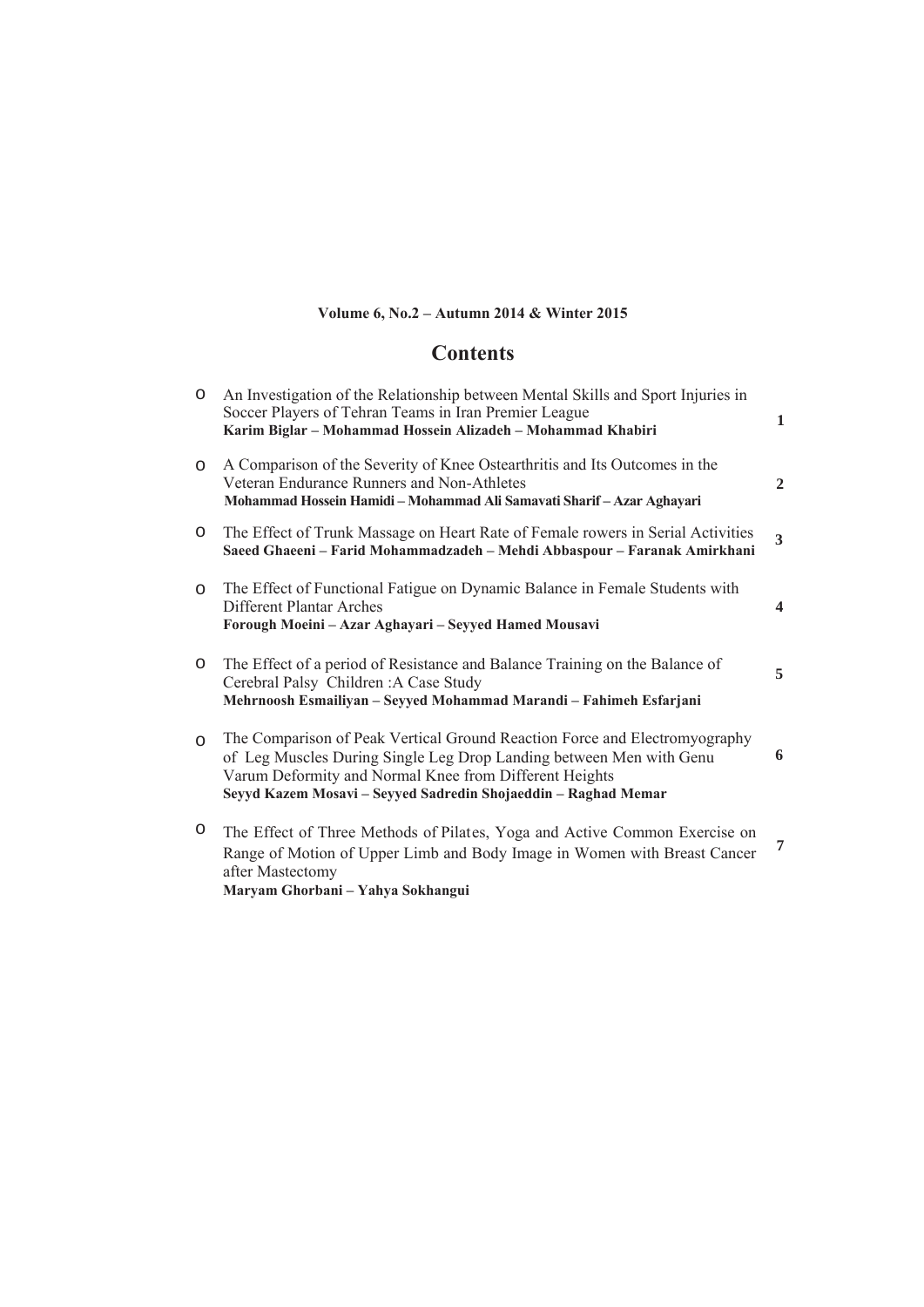# **An Investigation of the Relationship between Mental Skills and Sport Injuries in Soccer Players of Tehran Teams in Iran Premier League**

## 1. Karim Biglar<sup>1</sup>, 2. Mohammad Hossein Alizadeh, 3. Mohammad **Khabiri**

*1.M.Sc. of Sport Medicine, Faculty of Physical Education and Sport Sciences, University of Tehran, Tehran, Iran, 2. Associate Professor of Sport Medicine, Faculty of Physical Education and Sport Sciences, University of Tehran, Tehran, Iran, 3. Associate Professor of Sport Management, Faculty of Physical Education and Sport Sciences, University of Tehran, Tehran, Iran* 

**(Received: 20 December 2012, Accepted: 17 April 2013)** 

#### **Abstract**

Accidental or intentional injury is usually observed in most sports and games. There are many reasons for these injuries and the psychological aspect has been considered as one of the effective factors. Numerous empirical studies suggest that specific psychological factors influence the frequency and severity of sport injuries. The aim of the present study was to examine the relationship between psychological skills including fundamental psychological skills, psycho-somatic skills, cognitive skills and incidence of injuries in soccer players of Tehran premier league. 108 players from four teams of Tehran premier league participated in the study. Research data were collected by injury report form and Ottawa Mental Skills Assessment Tool-3. Descriptive statistics and Pearson correlation coefficient at significance level of 95% were used to analyze the data. Results indicated that 89.5% of players experienced at least one injury during one season and 90.7% of these injuries resulted in 1-3 days of missing matches or training. The findings also indicated a negative and significant relationship between the level of psychological skills and incidence of injury in soccer players of premier league. The relationships of fundamental psychological skills, psychosomatic skills, cognitive skills and totally psychological skills and incidence of injuries in soccer players were respectively as follows:  $r = -0.265$  and *P*=0.006, r= -0.609 and *P*=0.0001, r= -0.693 and *P*=0.0001, r= -0.697 and *P*=0.0001. The findings of the present study showed that a high level of psychological skills helps premier league players to handle stressful situations in sports and to confront harmful psychological factors such as stress and anxiety through enhancing self-confidence and other psychological skills and probably to decrease injury incidence. Thus officials, coaches, physicians and sport psychologists are recommended to plan to educate essential psychological skills so that the incidence of injuries can decrease in soccer players through increased level of psychological skills and consequently necessary actions can be taken to prevent these injuries.

#### **Keyword:**

-

Men, Premier League, Psychological Skills, Soccer Player, Sport Injury.

<sup>1.</sup> Corresponding Author: Tel: 09128414174; Email: kbeglar@ut.ac.ir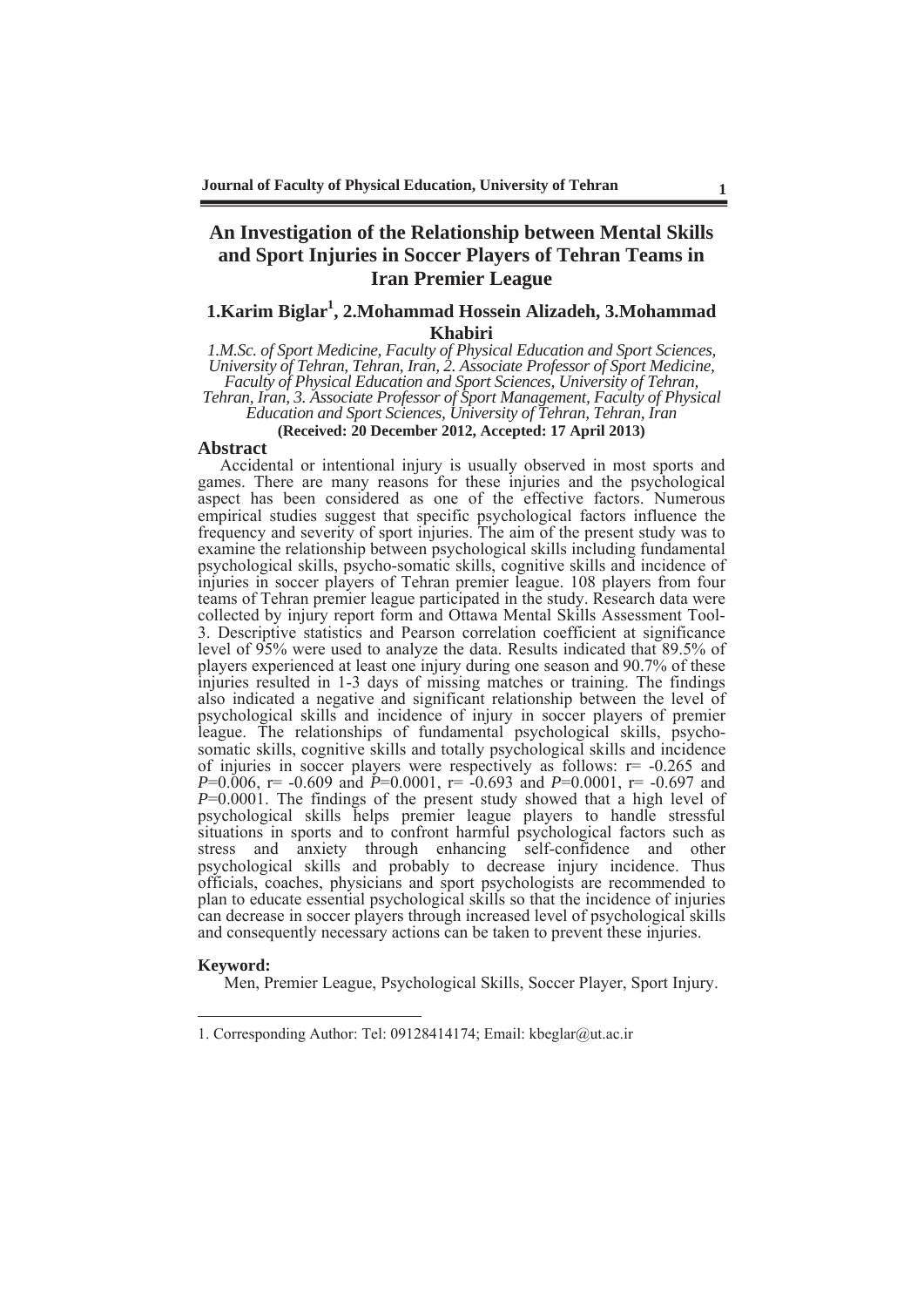### **A Comparison of the Severity of Knee Osteoarthritis and Its Outcomes in the Veteran Endurance Runners and Non-Athletes**

# 1. Mohammad Hossein Hamidi<sup>1</sup>, 2. Mohammad Ali Samavati **Sharif, 3. Azar Aghayari**

*1. M.Sc. of Physical Education and Sport Sciences, Payam Noor University, Tehran, Iran, 2. Assistant Professor, Department of Physical Education and Sport Sciences, Bu Ali Sina University, Hamedan, Iran, 3. Assistant Professor, Department of Physical Education and Sport Sciences, Payam Noor University, Tehran, Iran* 

**(Received: 16 March 2013, Accepted: 30 November 2013)**

#### **Abstract**

The aim of this study was to compare the severity of knee osteoarthritis and pain, movement difficulties and quality of life related to knee osteoarthritis in the veteran endurance runners and non-athletes. 26 men were purposefully selected and divided into two groups (every group = 13 subjects). A clinical orthopedic doctor recognized the injury and the confirmed the clinical symptoms through clinical diagnostic criteria of the American College of Radiology and clinical assessment was performed by pain index and Lequesne's function for knee osteoarthritis. Then, the worldknown Knee and Osteoarthritis Outcome Score (KOOS) questionnaire was used to measure the variables. The independent t test was used for the analysis of data  $(\alpha \leq 0.05)$ . There was no significant difference between the two groups despite the higher mean of severity of knee osteoarthritis with 5.5% (*P*= 0.86), the severity of knee pain with 4.69% (*P*=0.40), the rate of difficulty in daily activities with  $3.52\%$  ( $P= 0.83$ ), the rate of difficulty in sport – recreational activities with  $10.35\%$  ( $P=0.97$ ) and the quality of life with 3.82% ( $P=0.48$ ) in veteran endurance runners compared with nonathletes. It is concluded that endurance running and running at championship level do not increase dramatically the risk of knee osteoarthritis and its related problems in the veteran endurance runners compared with nonathletes, that is to say endurance running at championship level cannot be a risk factor for knee osteoarthritis.

#### **Keywords:**

-

Endurance Runners, Knee Osteoarthritis, Knee Pain, Non-Athletes, Veteran Runners.

<sup>1.</sup> Corresponding Author: Tel: 09188178611;Email:mhh1088@yahoo.com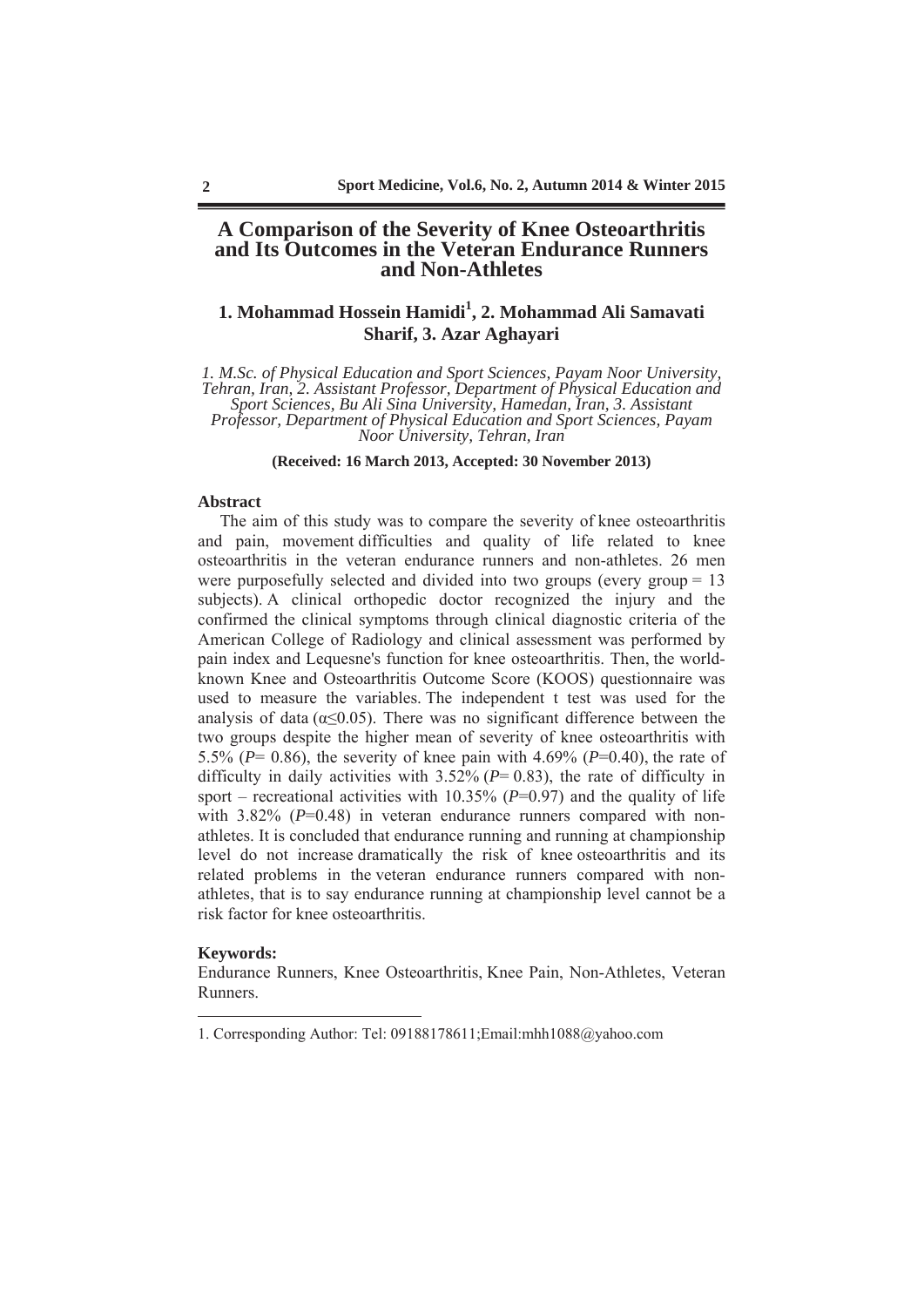# **The Effect of Trunk Massage on Heart Rate of Female Rowers in Serial Activities**

# 1. Saeed Ghaeeni<sup>1</sup>, 2. Farid Mohammadzadeh, 3. Mehdi **Abbaspour, 4. Faranak Amirkhani**

*1,3. Assistant Professor, Physical Education Department, Faculty of Human and Social Sciences, Kurdistan University, Kurdistan, Iran, 2. PhD Student, Management Department, Physical Education Faculty, Tarbiat Modares University, Tehran, Iran, 4. PhD Student, Sport Medicine and Health Department, Physical Education Faculty, Kharazmi University, Tehran, Iran* 

**(Received: 5 February 2013, Accepted: 10 November 2013)** 

#### **Abstract**

The aim of this research was to examine the effect of trunk massage on female rowers' heart rate in serial activities. For this purpose, 10 female rowers available from Kurdistan team (19.2+1.2 years old) participated in study. Subjects paddled a 200-m distance on the lake in three series with maximal speed in two sessions. During the 15-min. rest intervals between the series, recovery with massage in one session and recovery without massage in the other session was used. In the training sessions, heart rate was counted and recorded by polar watch immediately before and after each performance in the series. Descriptive statistics, one-way ANOVA with repeated measures and paired t test were used to analyze the data using SPSS16 ( $P \le 0.05$ ). Results showed that recovery with massage significantly reduced heart rate before the performance in the second (*P*=0.000) and third (*P*=0.012) series compared with the first one. Also, recovery with massage significantly reduced heart rate after the performance in the third series compared to the second one  $(P=0.014)$ . According to these findings, in the serial activities in the form of 200m rowing, unlike the heart rate before the performance, the effect of massage on heart rate will gradually increase if the duration and recipe of massage is similar in the series.

#### **Keywords**:

-

Dragon, Heart Rate, Massage, Recovery, Rowing.

<sup>1.</sup> Corresponding Author: Tel: 09125860583 ; Email: sghaeeni@yahoo.com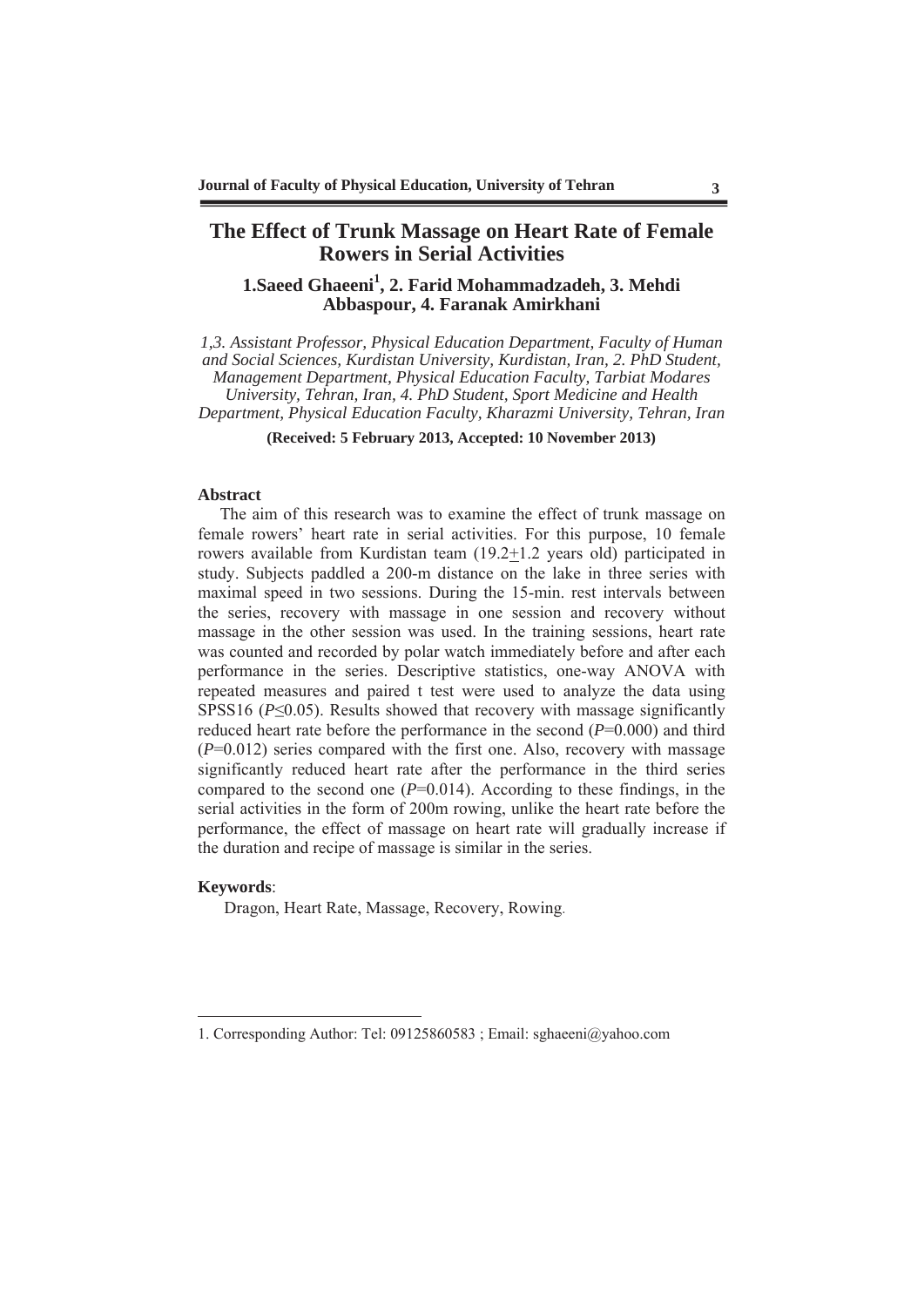# **The Effect of Functional Fatigue on Dynamic Balance in Female Students with Different Plantar Arches**

# 1. Forough Moeini<sup>1</sup>, 2. Azar Aghayari, 3. Seyyed Hamed Mousavi<sup>3</sup>

*1. M.Sc., Physical Education and Sport Sciences Department, Humanities Faculty, Payam Noor University, South Tehran Center, Tehran, Iran, 2. Assistant Professor, Physical Education and Sport Sciences Department, Humanities Faculty, Payam Noor University, South Tehran Center, Tehran, Iran, 3. M.Sc. of Sport Medicine and Health, Physical Education and Sport Sciences Department, Humanities Faculty, Shahrekord University, Shahrekord, Iran* 

#### **(Received: 6 January 2013, Accepted: 24 December 2013)**

#### **Abstract**

The aim of this study was to investigate the effect of training fatigue on dynamic balance in female students (15-18 years old) with different plantar arch. To measure the subjects' plantar arch, the navicular drop test was used. Then, 75 students who were selected randomly and purposefully were assigned to three groups (each group  $= 25$  subjects): 1- Group with normal plantar arch 2- Group with flat plantar arch 3- Group with cavus plantar arch. SEBT pretest, functional fatigue protocol (20 minutes activity in 7 stations) and SEBT posttest were performed. To determine the fatigue, Borg's Rate of Perceived Exertion (RPE) scale was used before the first station started, at the end of the third station and immediately after the end of the seventh station. The data were analyzed by dependent t test, one-way ANOVA and Scheffe post hoc test at significance level of 0.05. The results showed a significant difference between pretest and posttest scores of dynamic balance in all three groups (P=0.004). Scheffe post hoc test showed a significant difference in the mean difference of pretest and posttest balance scores between the group of normal plantar arch and the group of flat plantar arch and also the group of cavus plantar arch  $(P<0.05)$ . Given the significant reduction in the balance of those subjects with abnormal arch, the correction of plantar arch and implementation of appropriate training courses is recommended to improve physical fitness**.**

#### **Keywords:**

-

Cavus Foot, Dynamic Balance, Flat Foot, Functional Fatigue, Normal Foot, Static Balance.

<sup>1.</sup> Corresponding Author: Tel: 09366457779; Email: f.moieni@yahoo.com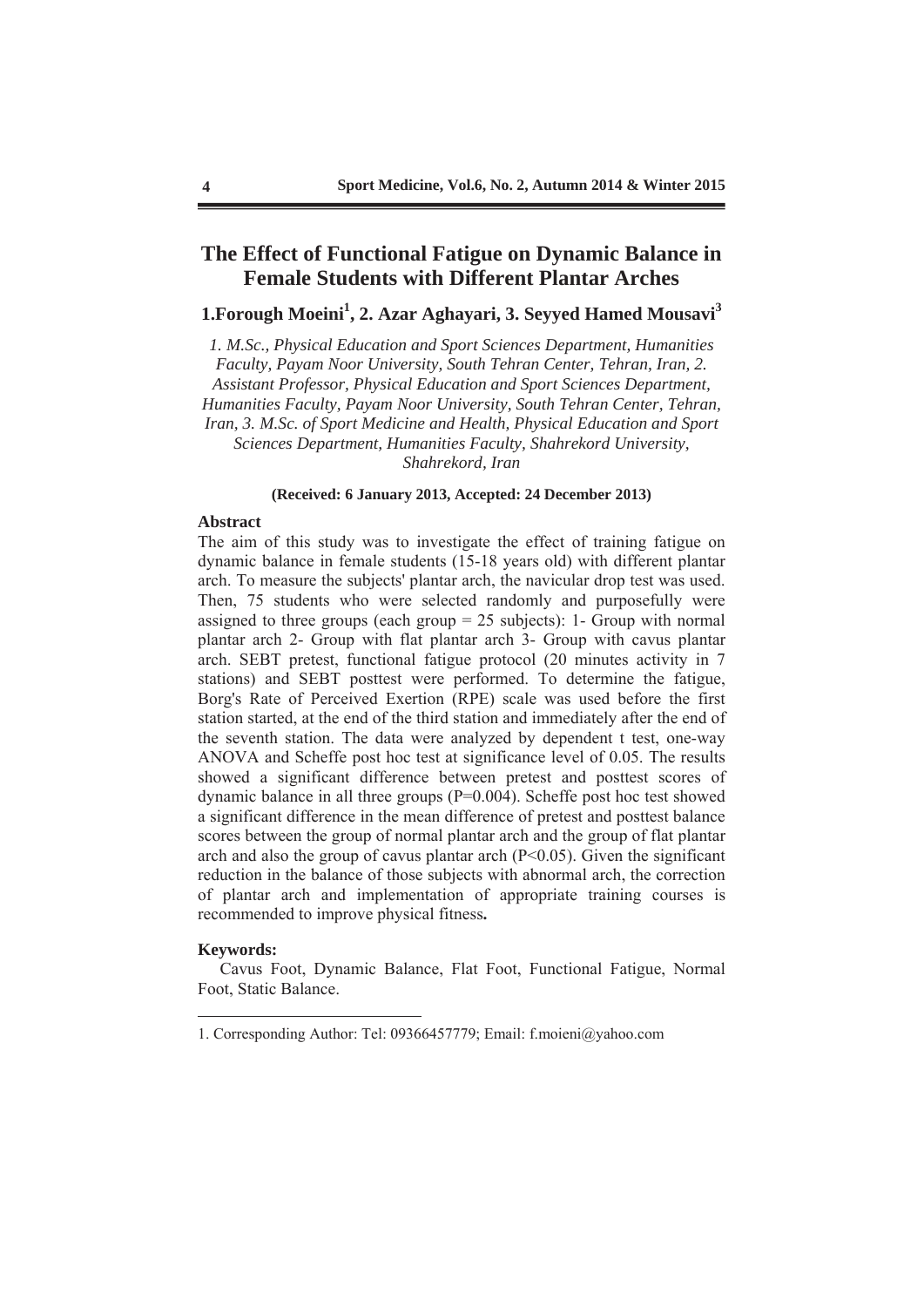# **The Effect of a Period of Resistance and Balance Training on the Balance of Cerebral Palsy Children: A Case Study**

# 1. Mehrnoosh Esmailiyan<sup>1</sup>, 2. Seyyed Mohammad Marandi, 3. **Fahimeh Esfarjani**

*1. M.Sc. of Exercise Physiology, Faculty of Physical Education, Isfahan University, Isfahan, Iran, 2. Associate Professor of Exercise Physiology, Faculty of Physical Education, Isfahan University, Isfahan, Iran, 3. Assistant Professor of Exercise Physiology, Faculty of Physical Education, Isfahan University, Isfahan, Iran*  **(Received: 30 September 2013, Accepted: 27 April 2014)** 

#### **Abstract**

The aim of this study was to evaluate the effect of two months of resistance and balance training on the balance of children with diplegic cerebral palsy. The study was conducted on three boys with cerebral palsy with a mean age of 6.5 years. In this study, single subject research method with A-B plan was used so that after locating the baseline, the intervention began and subjects received strength and balance training in 24 sessions of individual intervention. All three participants were followed by track test for two consecutive weeks one month after the end of the intervention. Balance was measured by Berg test. Based on the variables of descriptive statistics and visual analysis of the data chart, the intervention was effective for all three participants in balance (100% PND for all three participants), and the balance after the intervention phase improved in comparison with the baseline. But a month after the intervention phase, the process was relatively stable. The results showed that resistance and balance training can improve balance in individuals with cerebral palsy.

#### **Keywords:**

-

Balance, Balance Training, Case Study, Children with Cerebral Palsy, Resistance Training.

<sup>1.</sup>Corresponding Author: Tel: 09376196458; Email:mehrnoosh.esmailiyan@yahoo.com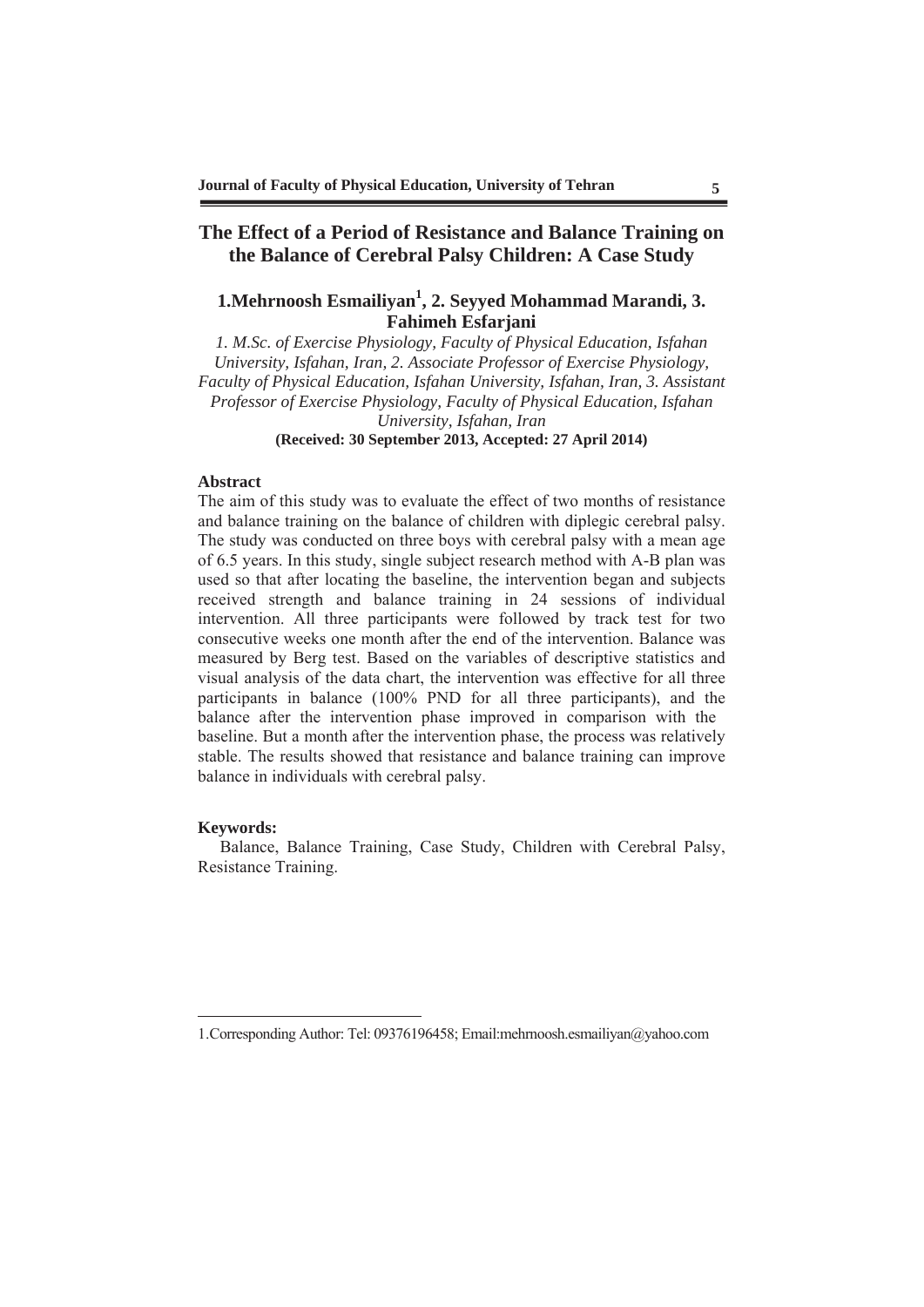## **The Comparison of Peak Vertical Ground Reaction Force and Electromyography of Leg Muscles During Single Leg Drop Landing between Men with Genu Varum Deformity and Normal Knee from Different Heights**

# **1.Seyyed Kazem Mosavi<sup>1</sup> , 2. Seyyed Sadreddin Shojaeddin, 3.Raghad Memar**

*1. M.Sc. of Sport Medicine and Health, Faculty of Physical Education and Sport Sciences, Kharazmi University, Tehran, Iran, 2. Associate Professor, Department of Sport Medicine and Health, Faculty of Physical Education and Sport Sciences, Kharazmi University, Tehran, Iran*, *3. Assistant Professor, Department of Sport Biomechanics, Faculty of Physical Education and Sport Sciences, Kharazmi University, Tehran, Iran* 

**(Received: 18 December 2013, Accepted: 16 June 2014)**

#### **Abstract**

The aim of this study was to compare the activity of medial gastrocnemius and soleus and the peak vertical ground reaction force during single leg drop landing from different heights between men with genu varum deformity and normal knee. 22 healthy male students of physical education and sport sciences (10 subjects with genu varum deformity and 12 with normal knee) participated in this research. Genu varum deformity was measured by a caliper and a goniometer. Subjects performed single leg landing from three heights of 0.2, 0.4, 0.6 m on a force platform. The landing was divided into two stages: 100 milliseconds before the initial contact of the leg with the ground and 100 milliseconds after the contact of the leg with the ground (the stage of force absorption). The data were analyzed by Matlab software version R2009a, SPSS21 and two-way analysis of variance test ( $P \le 0.05$ ). No significant difference was found in the peak vertical ground reaction force during metatarsal contact in the three heights between the groups (*P*>0.05). However, there was a significant difference in the peak vertical ground reaction force during calcaneus contact between the two groups  $(P< 0.05)$ . There was no significant difference in the activity of medial gastrocnemius and soleus before landing between the groups (*P*>0.05). There was a significant difference in the activity of medial gastrocnemius in the stage of force absorption between the two groups (*P*<0.05) while soleus showed no significant difference  $(P>0.05)$ . In addition, each of the three variables were significantly different in different heights (*P*<0.05). Increased peak vertical ground reaction force and decreased activity of leg muscles (especially medial gastrocnemius) for a long time in those with genu varum may cause injury and osteoarthritis.

#### **Keywords**:

-

 Electromyography, Genu Varum, Leg Muscles, Reaction Force, Single Leg Drop Landing.

<sup>1 .</sup> Corresponding Author: Tel: 09128415182; Email:kazem\_mosavi6486@yahoo.com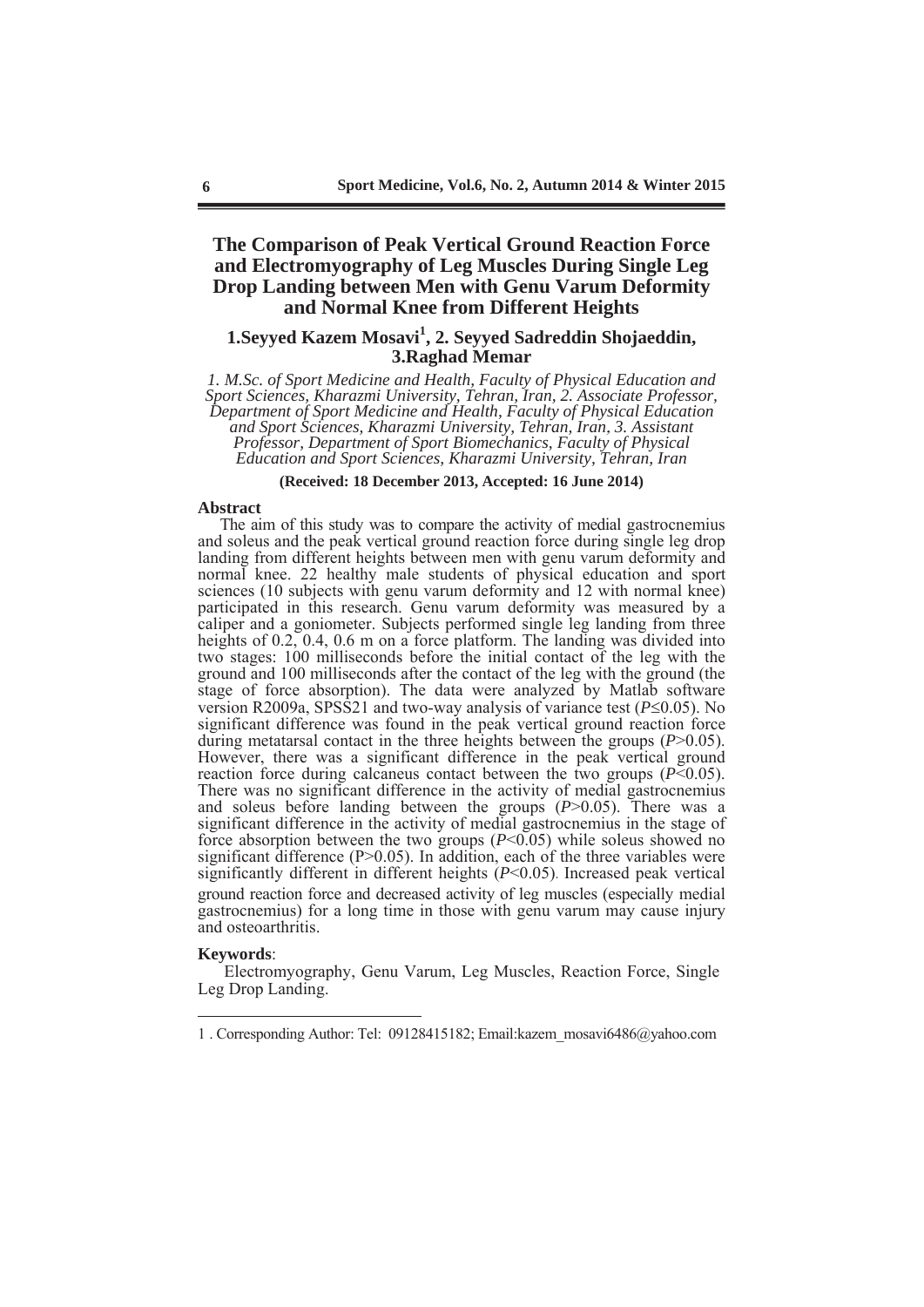# **The Effect of Three Methods of Pilates, Yoga and Active Common Exercise on Range of Motion of Upper Limb and Body Image in Women with Breast Cancer after Mastectomy**

# **1.Maryam Ghorbani<sup>1</sup> , 2. Yahya Sokhangui**

*1. M.Sc. of Sport Biomechanics, Islamic Azad University, Central Tehran Branch, Tehran, Iran, 2. Assistant Professor, Physiotherapy Department, Physiotherapy Faculty, University of Social Welfare and Rehabilitation Sciences, Tehran, Iran* 

#### **(Received: 9 October 2013, Accepted: 21 June 2014)**

#### **Abstract**

The motor, sensory and lymphatic impairment in the upper limb and reduced body image are some of the problems after mastectomy. The effect of rehabilitation programs on these problems is contradictory. The aim of this research was to show the effect of three methods of yoga, Pilates and active common exercise on the range of motion of upper limb and body image in the females suffering from breast cancer after mastectomy. In this quasi- experimental study, 38 females suffering from breast cancer (28-45 years old and mean weight  $66\pm22.08$  kg) were randomly divided into three groups of yoga, Pilates and active common exercise. The yoga group had 15 sessions including 5 asana yoga moves for 2 weeks during their hospitalization. The Pilates group had Pilates mat moves and the active common group performed 5 moves in the upper limb. The range of motion, circumference and body image were measured before and after the designed exercises. One-way analysis of variance and dependent t test were used to analyze the data at significance level of 0.05. The results showed a significant increase in the flexion, extension, internal and external rotation of shoulder, flexion and extension of elbow, flexion, extension, supination deviation and pronation deviation of the wrist and body image in Pilates and yoga groups and a significant decrease in the circumference of arm and forearm. In the active common exercise group, flexion, extension, internal and external rotation of shoulder, flexion and extension of elbow, flexion of wrist and body image showed a significant increase. The results showed that yoga and Pilates exercises had a higher effect on reducing side effects of mastectomy such as increased range of motion of upper limb and body image and decreased edema. It is suggested that these exercises should be used as effective methods to rehabilitate the patients after mastectomy.

#### **Keywords:**

-

Body Image, Mastectomy, Pilates Exercise, Range of Motion, Yoga Exercise.

<sup>1.</sup> Corresponding Author: Tel: 09128092567; Email:maryamm\_ghorbanii@yahoo.com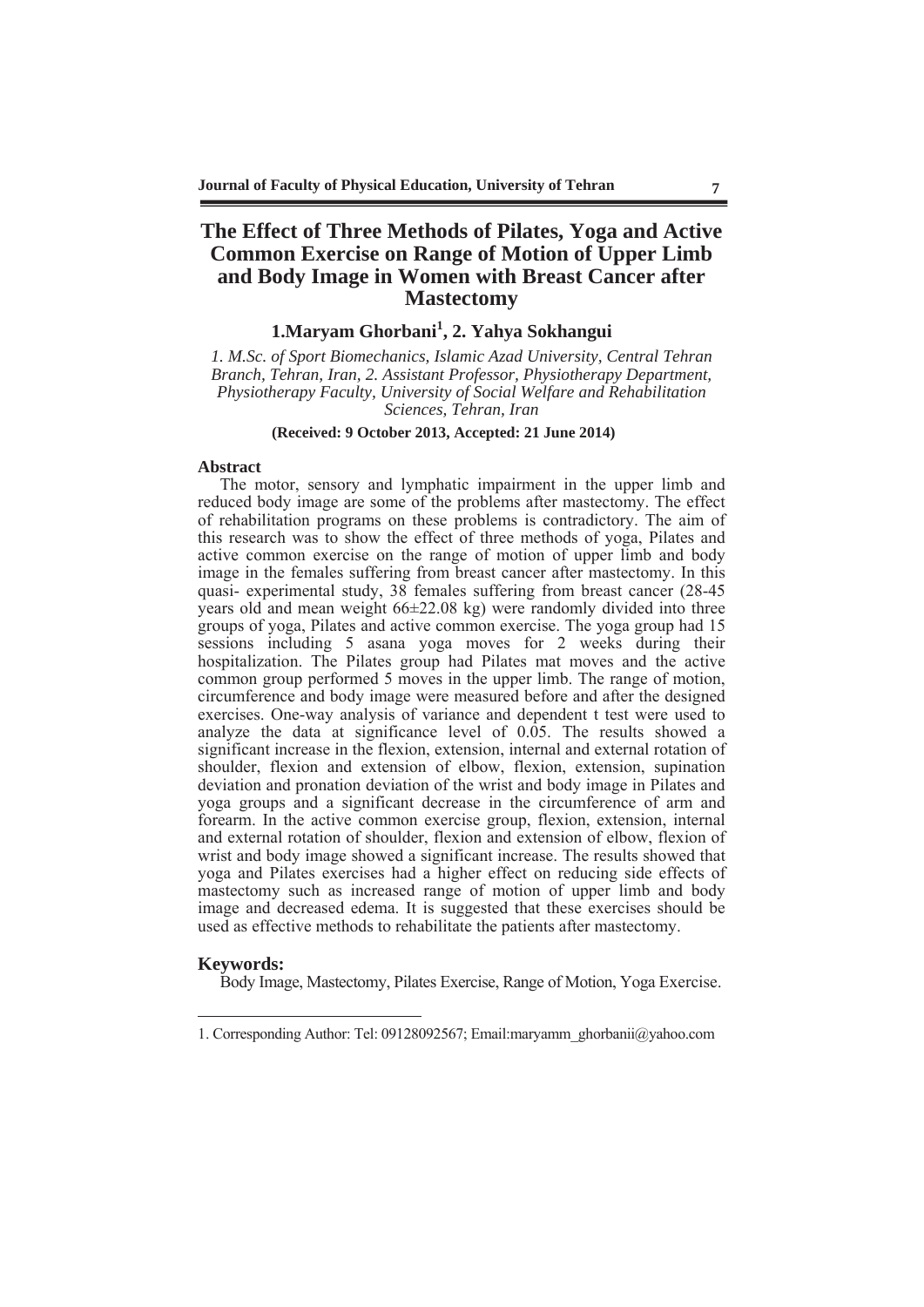# بسم الله الرحمن الرحيم

طسب ورزشسي «حسركست»

# دو فصلنامة دانشكده تربيت بدني و علوم ورزشي دانشگاه تهران

مدير مسئول : رضا رجبي

سردبير : محمدحسين عليزاده

هيأت تحريريه :

| محمد تقىخانى      | (استاد بیوشیمی بالینی دانشگاه تربیتمدرس)               |
|-------------------|--------------------------------------------------------|
| علىاصغر خالدان    | (استاد فیزیولوژیورزشی دانشگاه مازندران)                |
| حسن دانشمندی      | (دانشیار آسیبشناسی ورزشی و حرکاتاصلاحی دانشگاه گیلان)  |
| رضا رجبى          | (استاد آسیبشناسی ورزشی و حرکاتاصلاحی دانشگاه تهران)    |
| علىاصغر رواسى     | (استاد فیزیولوژیورزشی دانشگاه تهران)                   |
| نادر رهنما        | (دانشیار آسیبشناسی ورزشی و حرکاتاصلاحی دانشگاه اصفهان) |
| مرتضى شهبازى مقدم | (دانشیار بیومکانیک دانشگاه تهران)                      |
| حیدر صادقی        | (استاد بیومکانیک ورزشی دانشگاه خوارزمی تهران)          |
| نادر فرهپور       | (دانشیار بیومکانیک ورزشی دانشگاه بوعلی سینا همدان)     |

دورهٔ ۶، شمارهٔ ۲، پاییز و زمستان ۱۳۹۳